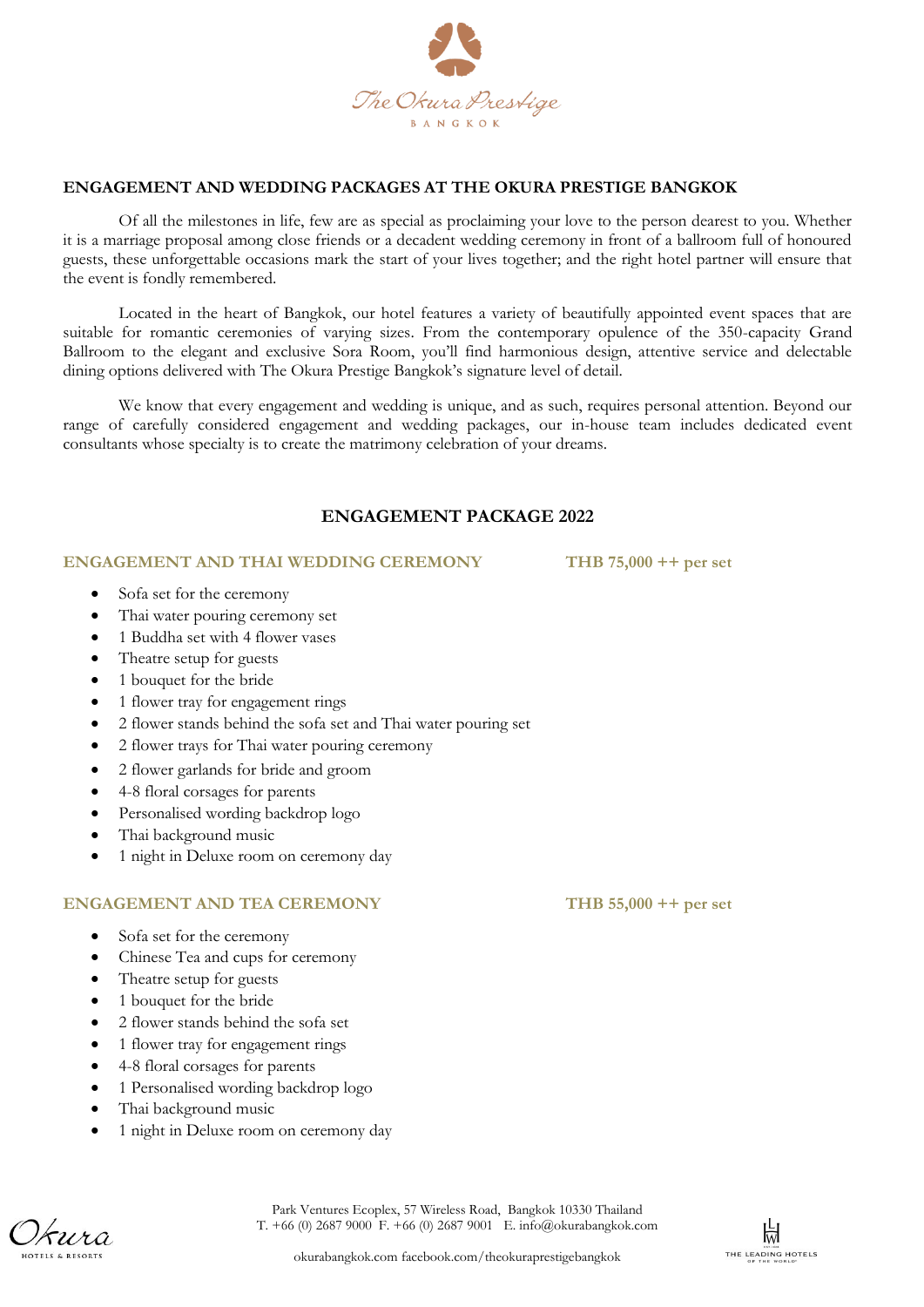

**MONK CEREMONY THB 20,000 ++ per set**

- 1 Buddha set with 4 flower vases
- Stage with seating for 9 monks
- Theatre setup for guests
- $\bullet$  9 flower sets for 9 monks
- Breakfast or Lunch for 9 monks

#### **CHINESE TEA CEREMONY THB 5,000 ++ per set**

- Chinese tea ceremony set
- Sofa set for the ceremony

# **MENU & BEVERAGES:**

|           | Herbal drink                                                        | THB $200++$ per person     |
|-----------|---------------------------------------------------------------------|----------------------------|
| $\bullet$ | Coffee and tea with home-made cookies                               | THB $350++$ per person     |
|           | Coffee Break from starts from                                       | THB $900 + +$ per person   |
|           | (4 items of snack selection, 1 kind of fruit juice, coffee and tea) |                            |
| $\bullet$ | Kanom E (Chinese Dessert)                                           | THB $100++$ per portion    |
|           | Breakfast Buffet Menu starts from                                   | THB $1,300 ++$ per person  |
| $\bullet$ | Thai Set Lunch starts from                                          | THB $1,300 ++$ per person  |
| $\bullet$ | Thai Buffet Lunch starts from                                       | THB $1,500++$ per person   |
|           | International Buffet Lunch starts from                              | THB $1,650++$ per person   |
|           | Chinese Set Menu starts from                                        | THB $19,500 + +$ per table |
|           | (a table of 10 persons)                                             |                            |

## **Remark: The above price are subject to 10% service charge and 7% government tax**

## **MINIMUM SPENDING REQUIREMENT:**

## **08.00 – 12.00 hrs:**

- Drawing room, 2nd Floor is required at THB 65,000 NET based on total estimated revenue
- Sora room, 3rd Floor is required at THB 120,000 NET based on total estimated revenue
- Grand Ballroom, 3rd Floor is required at THB 200,000 NET based on total estimated revenue

## **08.00 – 14.00 hrs:**

- Drawing room, 2nd Floor is required at THB 80,000 NET based on total estimated revenue
- Sora room, 3<sup>rd</sup> Floor is required at THB 150,000 NET based on total estimated revenue
- $\triangleright$  Grand Ballroom, 3<sup>rd</sup> Floor is required at THB 300,000 NET based on total estimated revenue

*kura*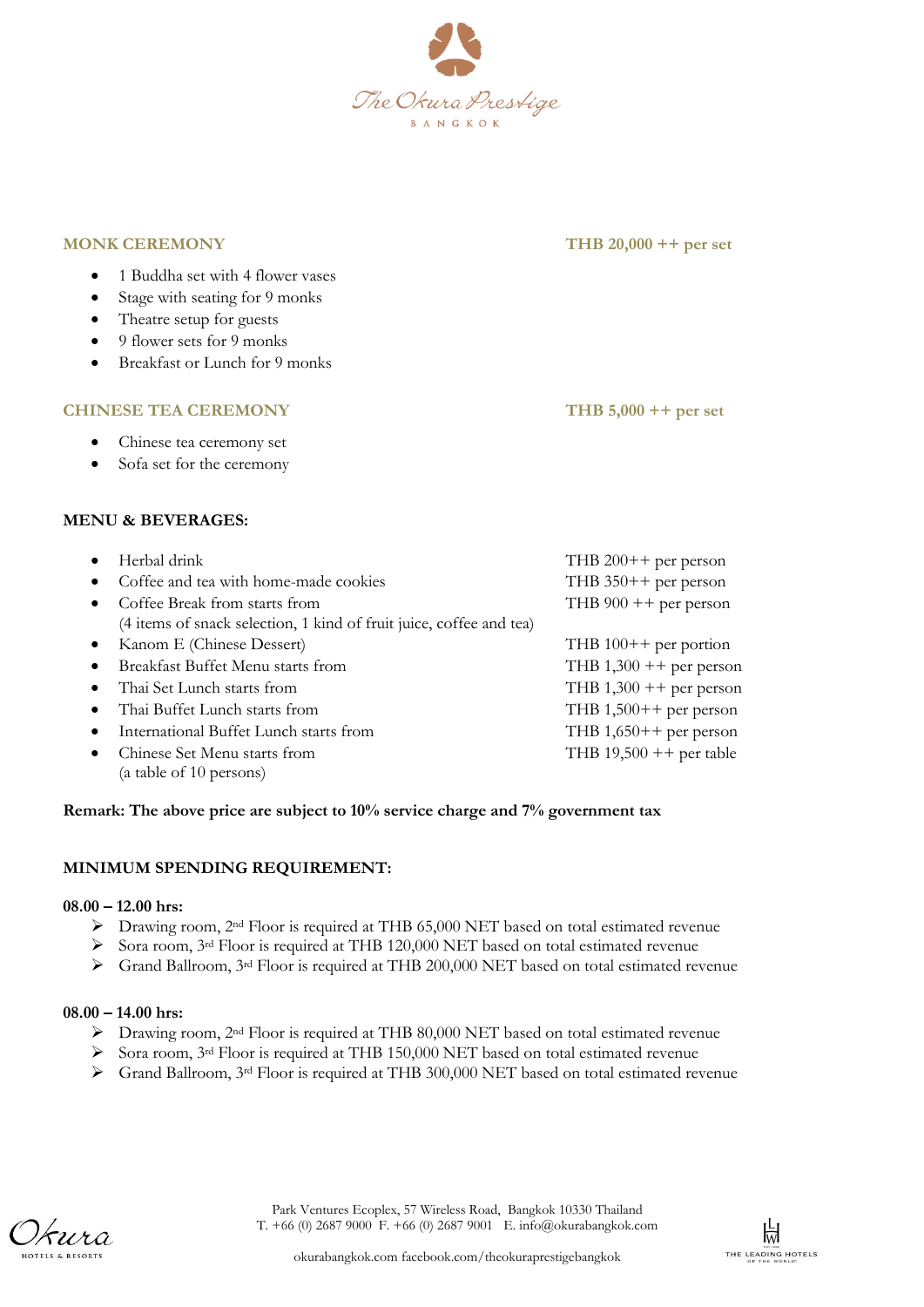

## **WEDDING RECEPTION AT THE OKURA PRESTIGE BANGKOK**

Of all the milestones in life, few are as special as proclaiming your love to the person dearest to you. Whether it is a marriage proposal among close friends or a decadent wedding ceremony in front of a ballroom full of honoured guests, these unforgettable occasions mark the start of your lives together; and the right hotel partner will ensure that the event is fondly remembered.

Located in the heart of Bangkok, our hotel features a variety of beautifully appointed event spaces that are suitable for romantic ceremonies of varying sizes. From the contemporary opulence of the 350-capacity Grand Ballroom to the elegant and exclusive Sora Room, you'll find harmonious design, attentive service and delectable dining options delivered with The Okura Prestige Bangkok's signature level of detail.

We know that every engagement and wedding is unique, and as such, requires personal attention. Beyond our range of carefully considered engagement and wedding packages, our in-house team includes dedicated event consultants whose specialty is to create the matrimony celebration of your dreams.

# **WEDDING PACKAGE 2022**

#### **COCKTAIL**

| Menu A                             | THB $1,300 + +$ per person |
|------------------------------------|----------------------------|
| Menu B                             | THB $1,500 + +$ per person |
| Menu C                             | THB $1,700 + +$ per person |
| * Minimum guarantee of 300 persons |                            |
| <b>INTERNATIONAL BUFFET</b>        |                            |
| Menu A                             | THB $1,600 + +$ per person |
| Menu B                             | THB $1,900 + +$ per person |
| Menu C                             | THB 2,200 $++$ per person  |
| * Minimum guarantee of 150 persons |                            |
| <b>CHINESE SET</b>                 |                            |
| Menu A                             | THB $19,500$ ++ per table  |
| Menu B                             | THB 22,000 $++$ per table  |

Menu C THB 25,000 + per table \* Minimum guarantee of 150 persons (15 tables of 10 persons)

#### **ADDITIONAL CHARGE:**

- $\triangleright$  Additional soft drinks and mixer THB 350++ per person
- $\triangleright$  Surcharges for outsource Decoration at THB 50,000 NET per event
- Surcharges for outsource Lights & Sounds with Music band at THB 15,000 NET per event
- $\triangleright$  Surcharges for outsource food station at THB 25,000 NET per station (Maximum bring-in 2 food staions with 200 portions per station)
- Corkage charges at THB 30,000 NET per event or THB 500 NET per bottle

#### **TERM AND CONDITIONS:**

- $\triangleright$  The above food and beverage menu price are quoted in Thai baht and exclusive of 10% service charge and 7% government tax
- The above price and benefits are subject to change without prior notice.
- This wedding package is valid for January 2022 to December 2022

*kura*